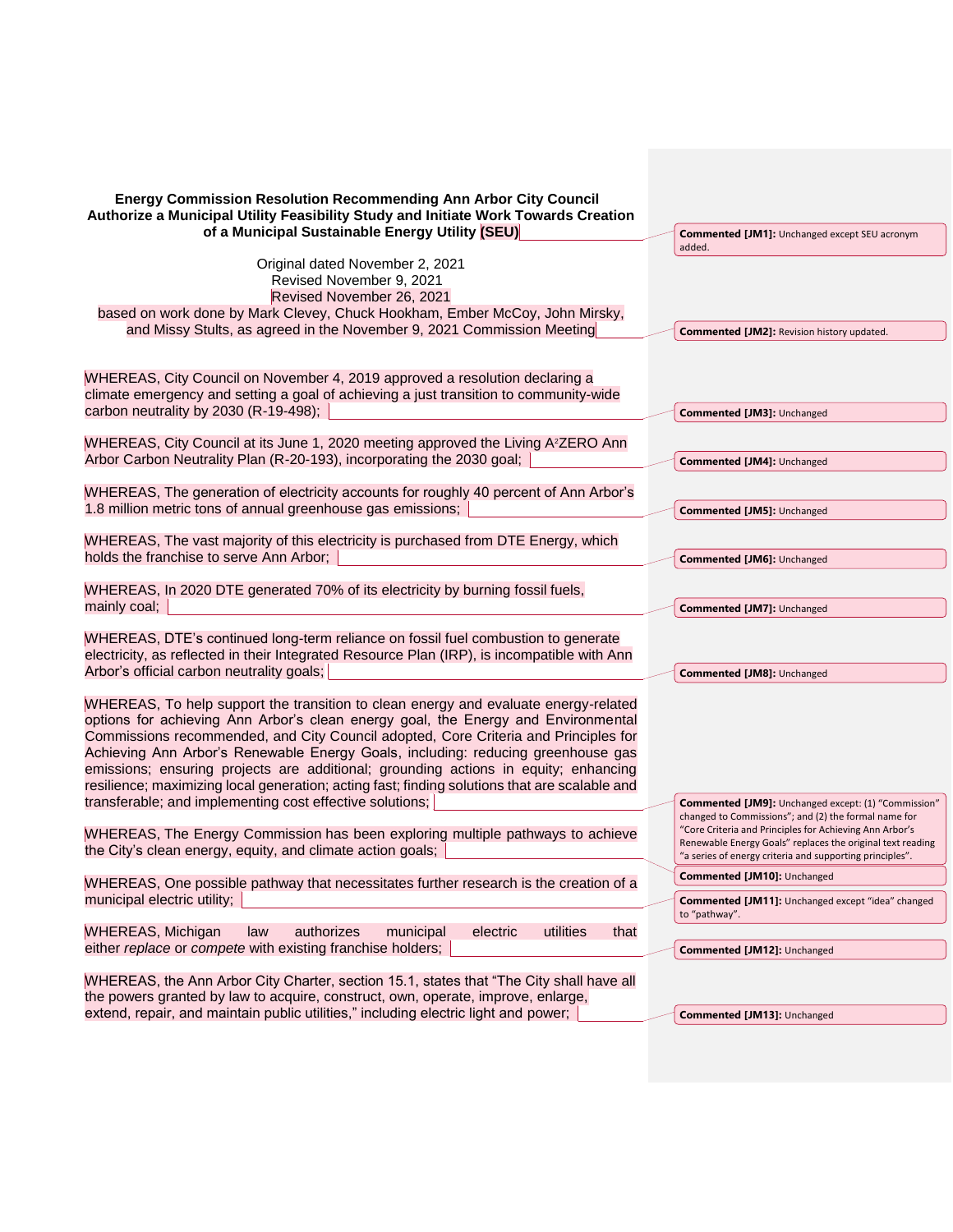WHEREAS, Some members of the community have expressed interest in exploring the creation of a traditional municipal utility that would *replace* DTE;

WHEREAS, Municipal utility feasibility studies generally include estimates of both the municipal utility's and the incumbent utility's future revenues and rates, the cost of acquiring its distribution network – including physical assets as well as any separation, reintegration, and stranded asset costs, and estimated power supply costs to a municipal utility – emphasizing costs to power the utility with 100% renewable energy, an assessment of the quality of those assets and any needed repair or replacement costs, along with the annual all-in operations and maintenance costs, as well as financing sources for start-up costs and debt service, to determine the feasibility of the municipal electric utility based on its future ability to supply reliable power at comparable rates to DTE, while providing a revenue stream for the city;

WHEREAS, A recent report by the Office of Sustainability and Innovations and five technical advisors outlined a pathway to *competing* with DTE through the creation of a municipal Sustainable Energy Utility (SEU);

WHEREAS, These two pathways are not mutually exclusive or collectively exhaustive, but both necessitate additional investigation, typically conducted by qualified consulting entities; |

RESOLVED, that the Ann Arbor Energy Commission recommends that the Ann Arbor City Council authorize and fund a feasibility study to analyze and propose multiple potential pathways the City could take to meet its A<sup>2</sup>ZERO energy-related emissions reduction and clean energy goals;

RESOLVED, The Energy Commission recommends that any such study analyze the economic, legal, and technical feasibility of each pathway, along with a rate analysis of each pathway, and other potentially significant impacts on the City and its stakeholders, to the extent feasible;

RESOLVED, The Energy Commission recommends that the feasibility study also systematically evaluate how pathways align with Council's adopted: 1) goal of community-wide carbon neutrality by 2030; 2) A<sup>2</sup>ZERO plan and its three principles of equity, sustainability, and transformation; and 3) Energy Criteria and Principles;

RESOLVED, The Ann Arbor Energy Commission recommends that the feasibility study be conducted by a qualified consulting firm(s), using industry best practices;

RESOLVED, The Ann Arbor Energy Commission recommends that, simultaneous with the above action, the City continue investigating the creation of an SEU by:

- Developing a proposed governance model and staffing support structure;
- Starting to register public interest in an SEU, including through wide-spread public outreach, with an emphasis on starting in underrepresented neighborhoods;
- Conducting a rate analysis for the first phase of the SEU;

**Commented [JM14]:** Unchanged. A proposal had been made to change the text to "to

exploring the extension of the City's existing municipal utility to include electricity supply" but this isn't technically or legally correct.

**Commented [JM15]:** This entire WHEREAS clause is new although the content is, for the most part, cut and pasted from a former RESOLVED cause, as agreed in the Nov. 9 commission meeting. Its addition was precipitated by: (1) the Commission's 8 to 5 vote (taken btw. 3h 01' 34" to 3h 02' 05" on the CTN video, where the tallies announced in the video were wrong; see the hand count) to make the resolution less prescriptive by cutting and combining the first and second RESOLVED clauses; and (2) Missy Stults's and Commissioner McCoy's agreement (mentioned at 2h 55' and at 3h 04') to move content to a new (nonbinding) WHEREAS clause. The subgroup agreed this was a good suggestion and to add the phrase at the end of the clause.

## **Commented [JM16]:** Unchanged

**Commented [JM17]:** Changed "qualified firms" to "qualified consulting entities" to be more explicit and open up the opportunity to send the RFPs to not only for-profit firms but also nonprofits and government-affiliated units (e.g., NREL).

**Commented [JM18]:** Unchanged other than: (1) the addition of the word feasibility before study to be consistent with the use of feasibility study elsewhere; and (2) changed "approach" to "pathway" for consistency's sake.

**Commented [JM19]:** Changed as follows: (1) "legal" added (as a precaution); and (2) added "any other potentially significant impacts on the City and its stakeholders".

**Commented [JM20]:** Changed: (1) "options" to "pathways"; and (2) "recommends that all studies systematically evaluate" to "recommends that the feasibility study also systematically evaluate" since there will be only one study, to be consistent with usage in earlier clauses, and to indicate these three points also be evaluated in addition to the economic, legal, and technical feasibility in the clause above.

**Commented [JM21]:** Changed "such studies" to "the feasibility study" consistent with earlier usage. The subgroup considered adding text regarding the cost of and schedule for the study but, after considering input in its second meeting from Missy and concerns expressed by both council members during the Nov. 9 commission meeting, it decided to leave this clause largely unchanged.